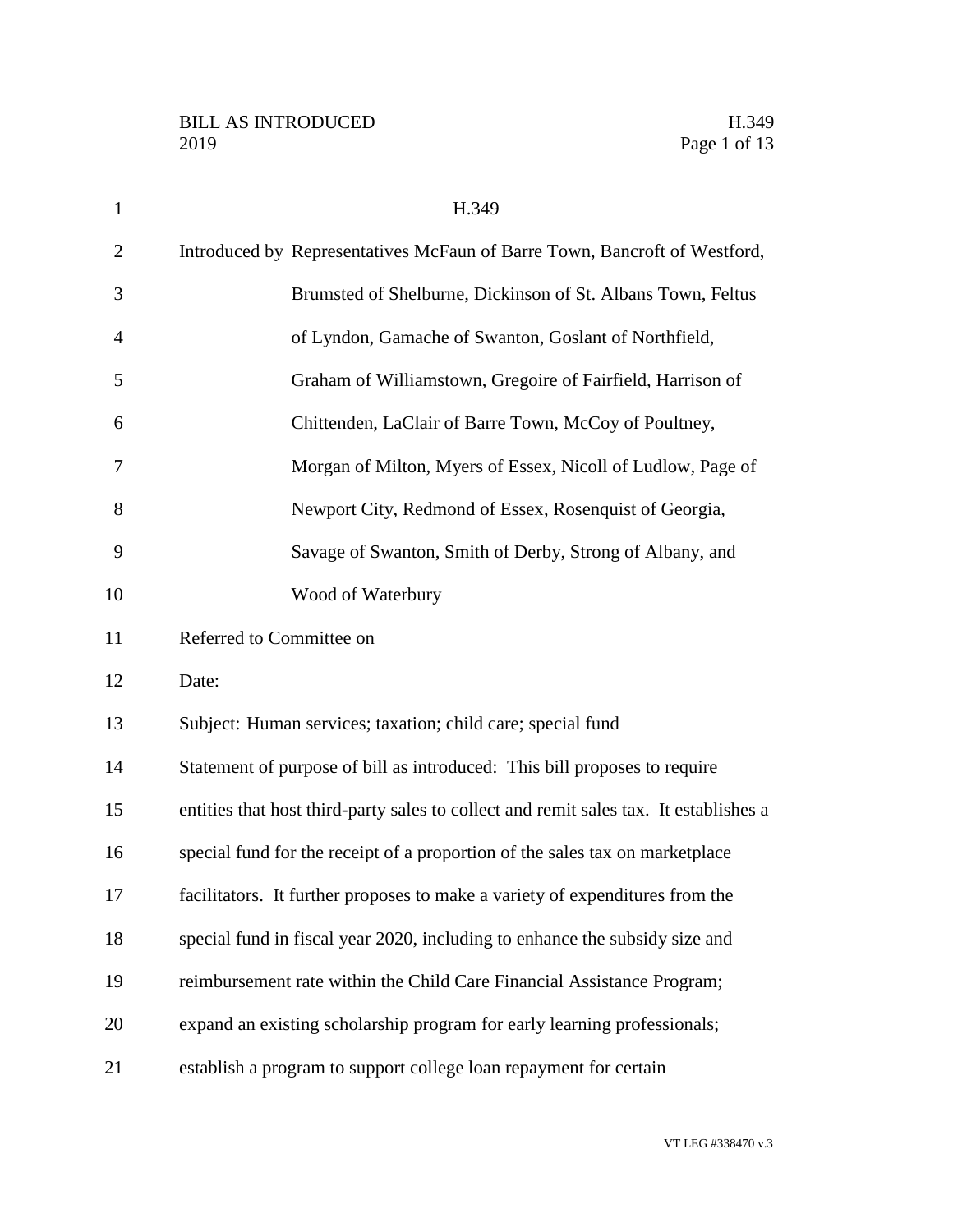## BILL AS INTRODUCED H.349<br>2019 Page 2 of 13

| $\overline{2}$ | <b>Bright Futures Information System.</b>                                                                          |
|----------------|--------------------------------------------------------------------------------------------------------------------|
|                |                                                                                                                    |
| 3<br>4         | An act relating to raising revenue to improve access to affordable, high-<br>quality child care and early learning |
| 5              | It is hereby enacted by the General Assembly of the State of Vermont:                                              |
| 6              | *** Marketplace Facilitators ***                                                                                   |
| 7              | Sec. 1. 32 V.S.A. $\S$ 9701 is amended to read:                                                                    |
| 8              | § 9701. DEFINITIONS                                                                                                |
| 9              | Unless the context in which they occur requires otherwise, the following                                           |
| 10             | terms when used in this chapter mean:                                                                              |
| 11             | * * *                                                                                                              |
| 12             | $(9)$ "Vendor" means:                                                                                              |
| 13             | * * *                                                                                                              |
| 14             | (J) A marketplace facilitator who has facilitated sales by marketplace                                             |
| 15             | sellers to destinations within this State of at least \$100,000.00, or totaling at                                 |
| 16             | <u>least 200 individual sales transactions, during any 12-month period preceding</u>                               |
| 17             | the monthly period with respect to which that person's liability for tax under                                     |
| 18             | this chapter is determined.                                                                                        |
| 19             | (K) A marketplace seller who has combined sales to a destination                                                   |
| 20             | within this State and sales through a marketplace to a destination within this                                     |
|                |                                                                                                                    |

1 prekindergarten teachers; and appropriate funds for the modernization of the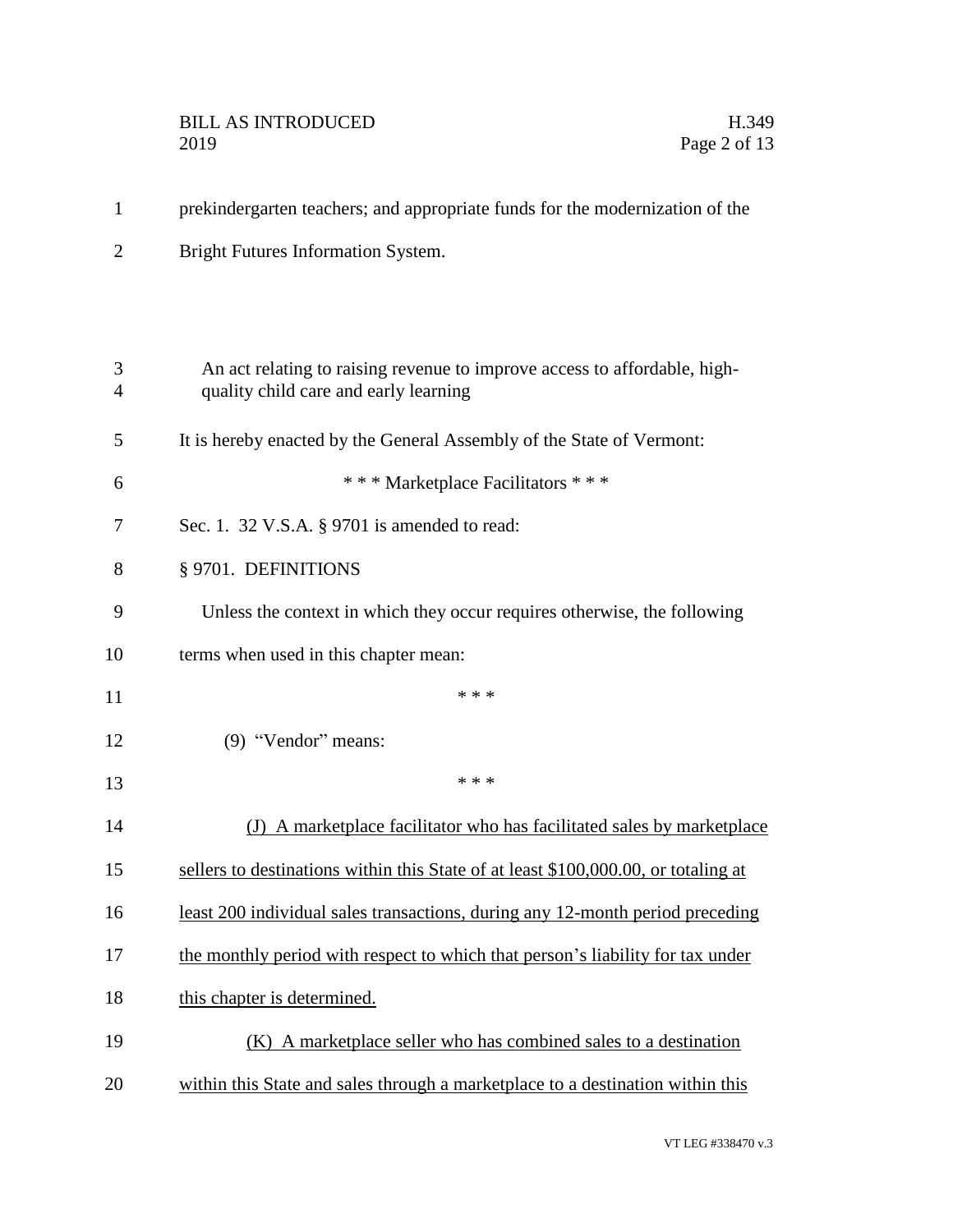| $\mathbf{1}$   | State of at least \$100,000.00, or totaling at least 200 individual sales          |
|----------------|------------------------------------------------------------------------------------|
| $\mathbf{2}$   | transactions, during any 12-month period preceding the monthly period with         |
| 3              | respect to which that person's liability for tax under this chapter is determined. |
| $\overline{4}$ | * * *                                                                              |
| 5              | (14) "Persons required to collect tax" or "persons required to collect any         |
| 6              | tax imposed by this chapter" means every vendor of taxable tangible personal       |
| 7              | property or services, and every recipient of amusement charges. These terms        |
| 8              | shall also include marketplace facilitators with respect to retail sales made on   |
| 9              | behalf of a marketplace seller. These terms shall also include any officer or      |
| 10             | employee of a corporation or other entity or of a dissolved entity who as that     |
| 11             | officer or employee is under a duty to act for the corporation or entity in        |
| 12             | complying with any requirement of this chapter.                                    |
| 13             | * * *                                                                              |
| 14             | (56) "Marketplace facilitator" means a person who contracts with two or            |
| 15             | more sellers to facilitate for consideration, regardless of whether deducted as    |
| 16             | fees from the transaction, the sale of the sellers products through a physical or  |
| 17             | electronic marketplace operated by the person and engages:                         |
| 18             | (A) directly, or indirectly through one or more affiliated persons, in             |
| 19             | any of the following:                                                              |
| 20             | (i) transmitting or otherwise communicating the offer or                           |
| 21             | acceptance between purchasers and sellers;                                         |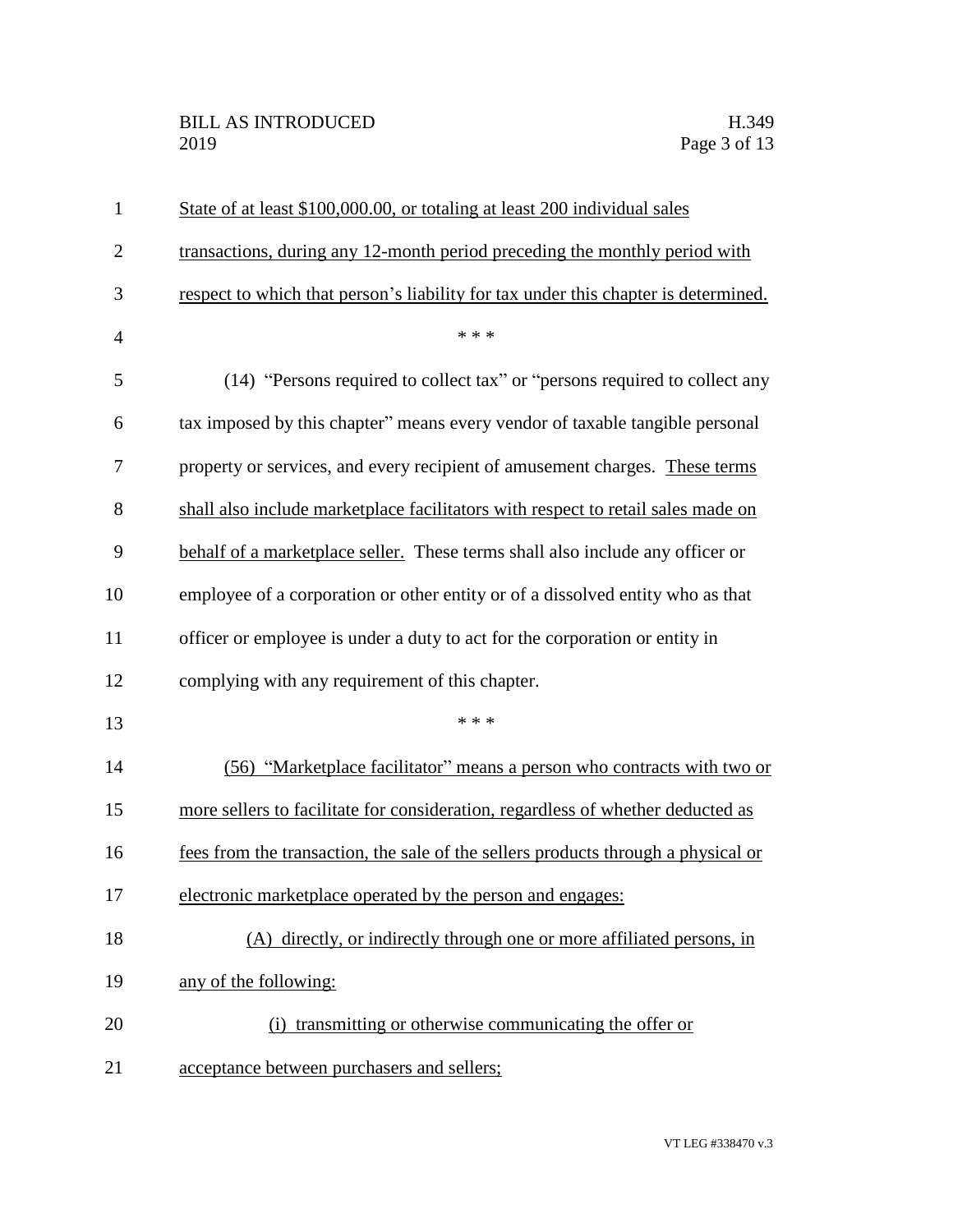## BILL AS INTRODUCED H.349<br>2019 Page 4 of 13

| $\mathbf{1}$   | (ii) owning or operating the infrastructure, electronic or physical,              |
|----------------|-----------------------------------------------------------------------------------|
| $\overline{2}$ | or technology that brings purchasers and sellers together;                        |
| 3              | (iii) providing a virtual currency that purchasers are allowed or                 |
| 4              | required to use to purchase products from sellers; or                             |
| 5              | (iv) software development or research and development activities                  |
| 6              | related to any of the activities described in subdivision (B) of this subdivision |
| 7              | (56), if such activities are directly related to a physical or electronic         |
| 8              | marketplace operated by the person or an affiliated person; and                   |
| 9              | (B) in any of the following activities with respect to the sellers                |
| 10             | products:                                                                         |
| 11             | payment processing services;<br>(i)                                               |
| 12             | (ii) fulfillment or storage services;                                             |
| 13             | (iii) listing products for sale;                                                  |
| 14             | (iv) setting prices;                                                              |
| 15             | (v) branding sales as those of the marketplace facilitator;                       |
| 16             | (vi) order taking;                                                                |
| 17             | (vii) advertising or promotion; or                                                |
| 18             | (viii) providing customer service or accepting or assisting with                  |
| 19             | returns or exchanges.                                                             |
| 20             | (57) "Marketplace seller" means a person who has an agreement with a              |
| 21             | marketplace facilitator and makes retail sales of tangible personal property,     |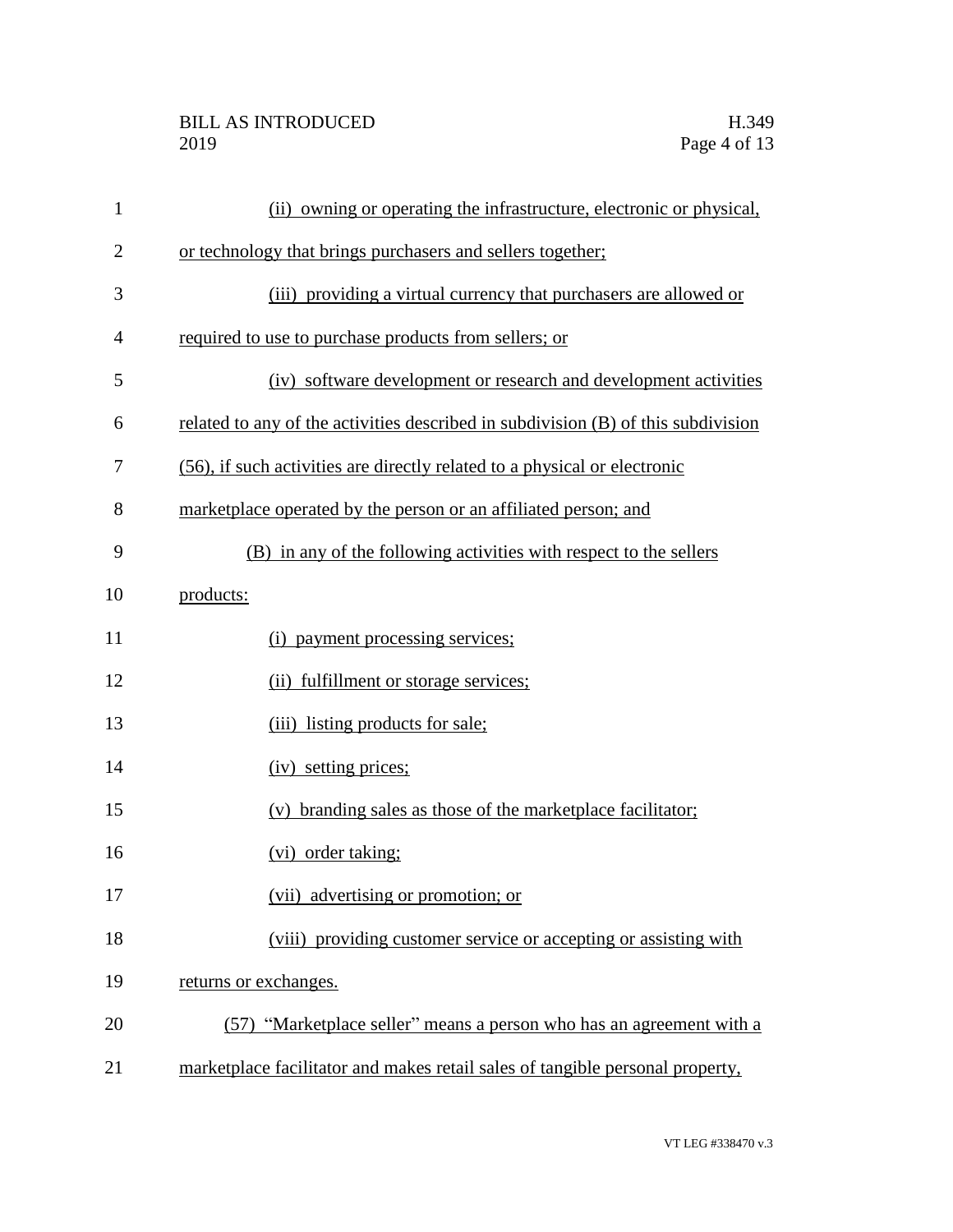| $\mathbf{1}$   | taxable services, or digital goods through a marketplace owned, operated, or       |
|----------------|------------------------------------------------------------------------------------|
| $\overline{2}$ | controlled by a marketplace facilitator, even if the person would not be           |
| 3              | required to collect and remit the sales tax had the sale not been made through     |
| 4              | the facilitated marketplace. For the purpose of subdivision (56) of this           |
| 5              | subsection, a marketplace seller is considered a seller.                           |
| 6              | (58) "Marketplace" means the physical or electronic processes, systems,            |
| 7              | places, and infrastructure, including a website, through which a marketplace       |
| 8              | facilitator engages in any of the activities described in subdivision (56) of this |
| 9              | section.                                                                           |
| 10             | (59) "Affiliated person" means a person who, with respect to another               |
| 11             | person:                                                                            |
| 12             | (A) has an ownership interest of more than five percent, whether                   |
| 13             | direct or indirect, in the other person; or                                        |
| 14             | (B) is related to the other person because a third person, or group of             |
| 15             | third persons who are affiliated persons with respect to each other, holds an      |
| 16             | ownership interest of more than five percent, whether direct or indirect, in the   |
| 17             | related persons.                                                                   |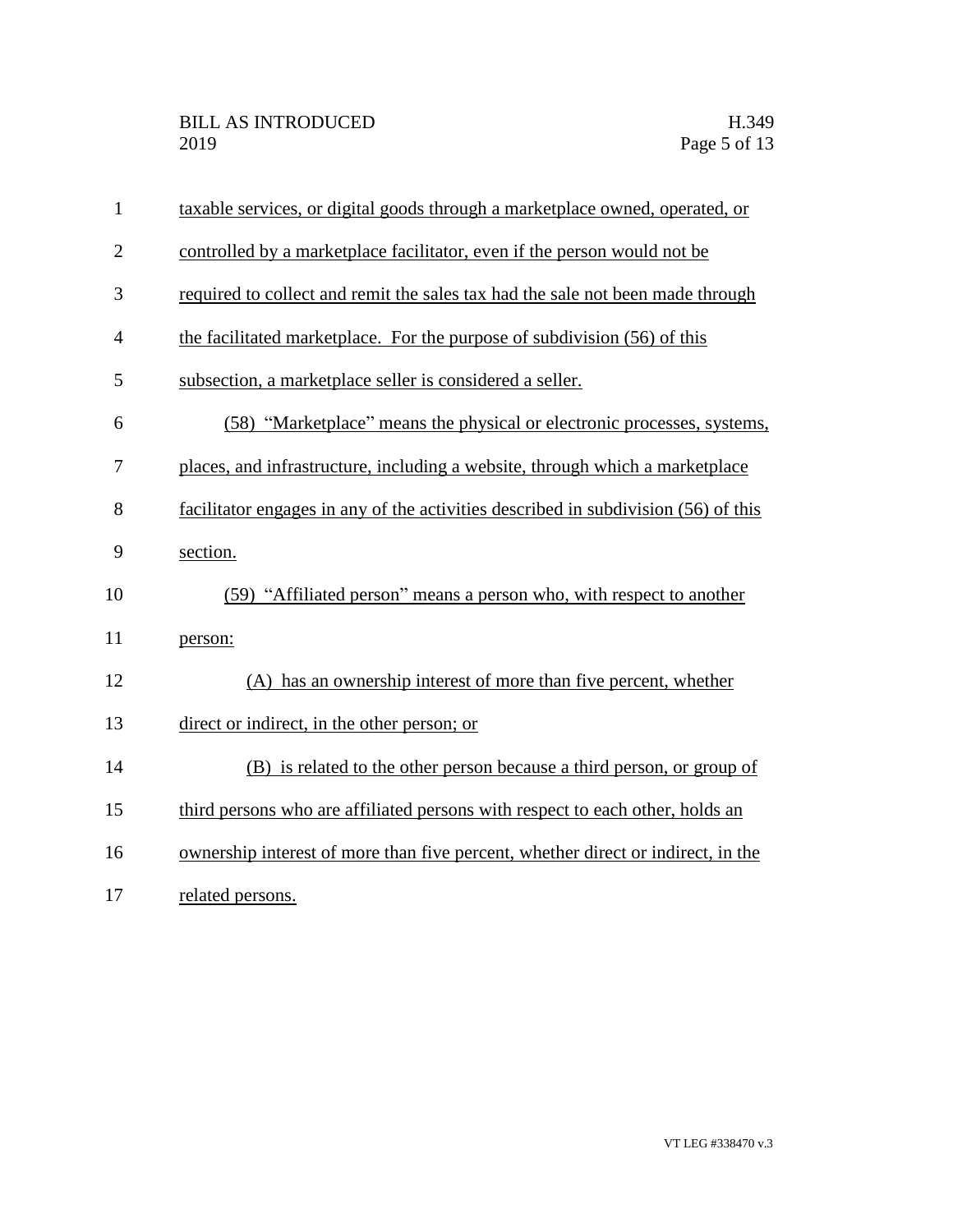| $\mathbf{1}$   | Sec. 2. 32 V.S.A. § 9713 is added to read:                                             |
|----------------|----------------------------------------------------------------------------------------|
| $\overline{2}$ | § 9713. MARKETPLACE FACILITATORS AND MARKETPLACE                                       |
| 3              | <b>SELLERS</b>                                                                         |
| $\overline{4}$ | (a) Marketplace facilitators, qualifying as a vendor under subdivision                 |
| 5              | $9701(9)(J)$ of this chapter, shall collect and remit the sales tax on retail sales by |
| 6              | marketplace sellers through a marketplace. Marketplace sellers shall collect           |
| 7              | and remit the sales tax on any retail sales within this State that are not made        |
| 8              | through a marketplace; provided that the marketplace seller qualifies as a             |
| 9              | vendor under subdivision $9701(9)(K)$ of this chapter.                                 |
| 10             | (b) A marketplace facilitator, qualifying as a vendor under subdivision                |
| 11             | $9701(9)(J)$ of this chapter, shall certify to its marketplace sellers that it will    |
| 12             | collect and remit the sales tax under this chapter on the sale of taxable items        |
| 13             | made through its marketplace. A marketplace seller that accepts a certification        |
| 14             | from a marketplace facilitator in good faith shall exclude sales made through          |
| 15             | the marketplace from its obligation as a vendor under this chapter.                    |
| 16             | (c) A marketplace facilitator is relieved from liability under this chapter if         |
| 17             | it can demonstrate to the Commissioner that its failure to collect the correct         |
| 18             | amount of tax was due to incorrect information given to the marketplace                |
| 19             | facilitator by the marketplace seller.                                                 |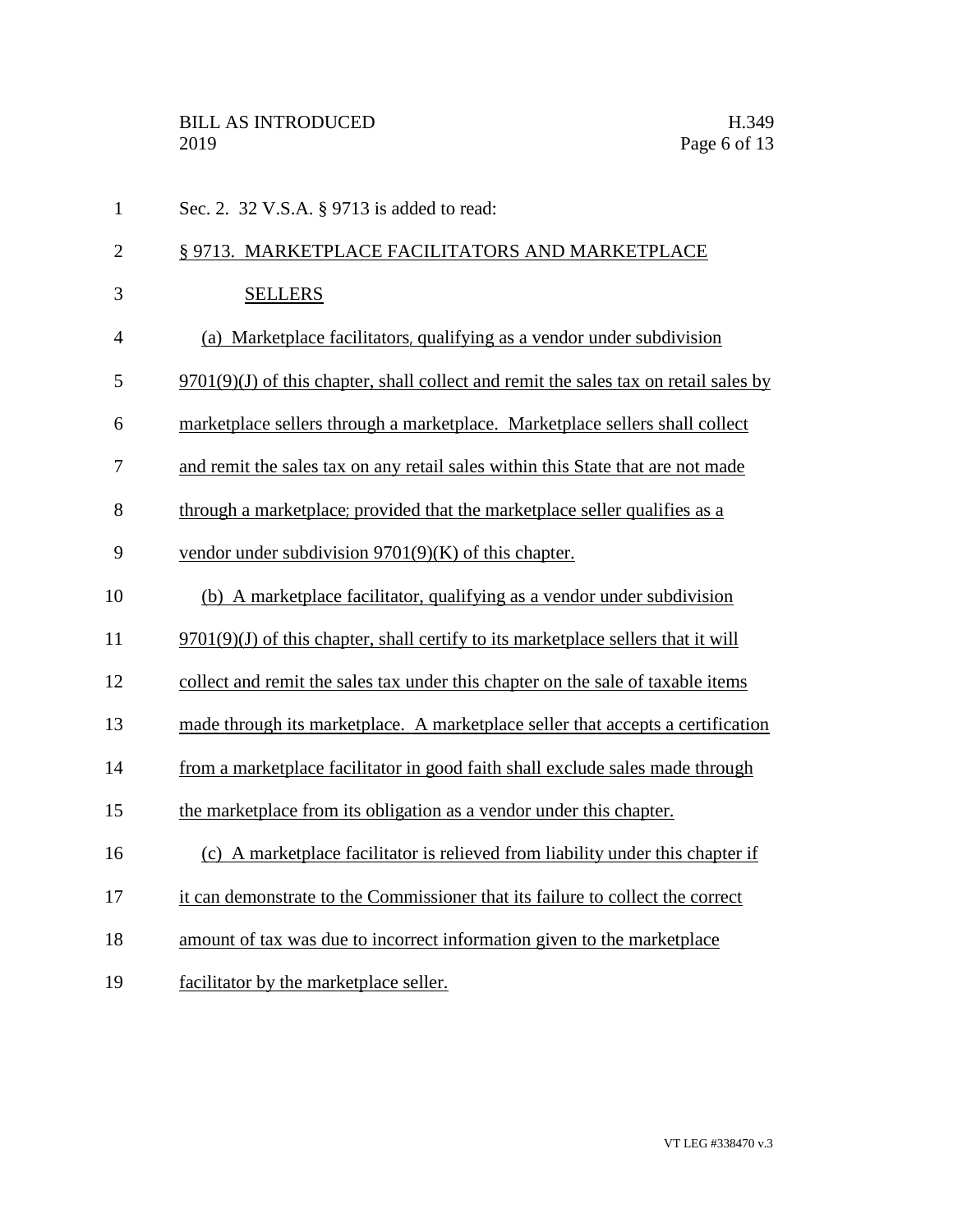| $\mathbf{1}$   | *** Revenue Allocation ***                                                        |
|----------------|-----------------------------------------------------------------------------------|
| $\overline{2}$ | Sec. 3. 16 V.S.A. $\S$ 4025(a) is amended as follows:                             |
| 3              | (a) The Education Fund is established to comprise the following:                  |
| $\overline{4}$ | * * *                                                                             |
| 5              | (6) revenues raised from the sales and use tax imposed by 32 V.S.A.               |
| 6              | chapter 233; provided, however, that a portion of revenue raised from the sales   |
| 7              | and use tax imposed by 32 V.S.A. chapter 233 shall be allocated to the Early      |
| 8              | Care and Learning Fund set forth in 33 V.S.A. § 3532 in proportion to what is     |
| 9              | needed to establish and sustain access to affordable, high-quality child care and |
| 10             | early learning; and                                                               |
| 11             | * * *                                                                             |
| 12             | *** Creation of and Allocation to Special Fund ***                                |
| 13             | Sec. 4. 33 V.S.A. chapter 35, subchapter 4 is amended to read:                    |
| 14             | Subchapter 4. Child Care Facilities Financing Special Funds                       |
| 15             | * * *                                                                             |
| 16             | § 3532. EARLY CARE AND LEARNING FUND                                              |
| 17             | (a) The Early Care and Learning Fund is established pursuant to 32 V.S.A.         |
| 18             | chapter 7, subchapter 5 to appropriate and consolidate monies designated for      |
| 19             | access to affordable high-quality child care and early learning; scholarships     |
| 20             | and loan repayment assistance for the child care and early learning workforce;    |
| 21             | and support for child care and early learning program quality improvement.        |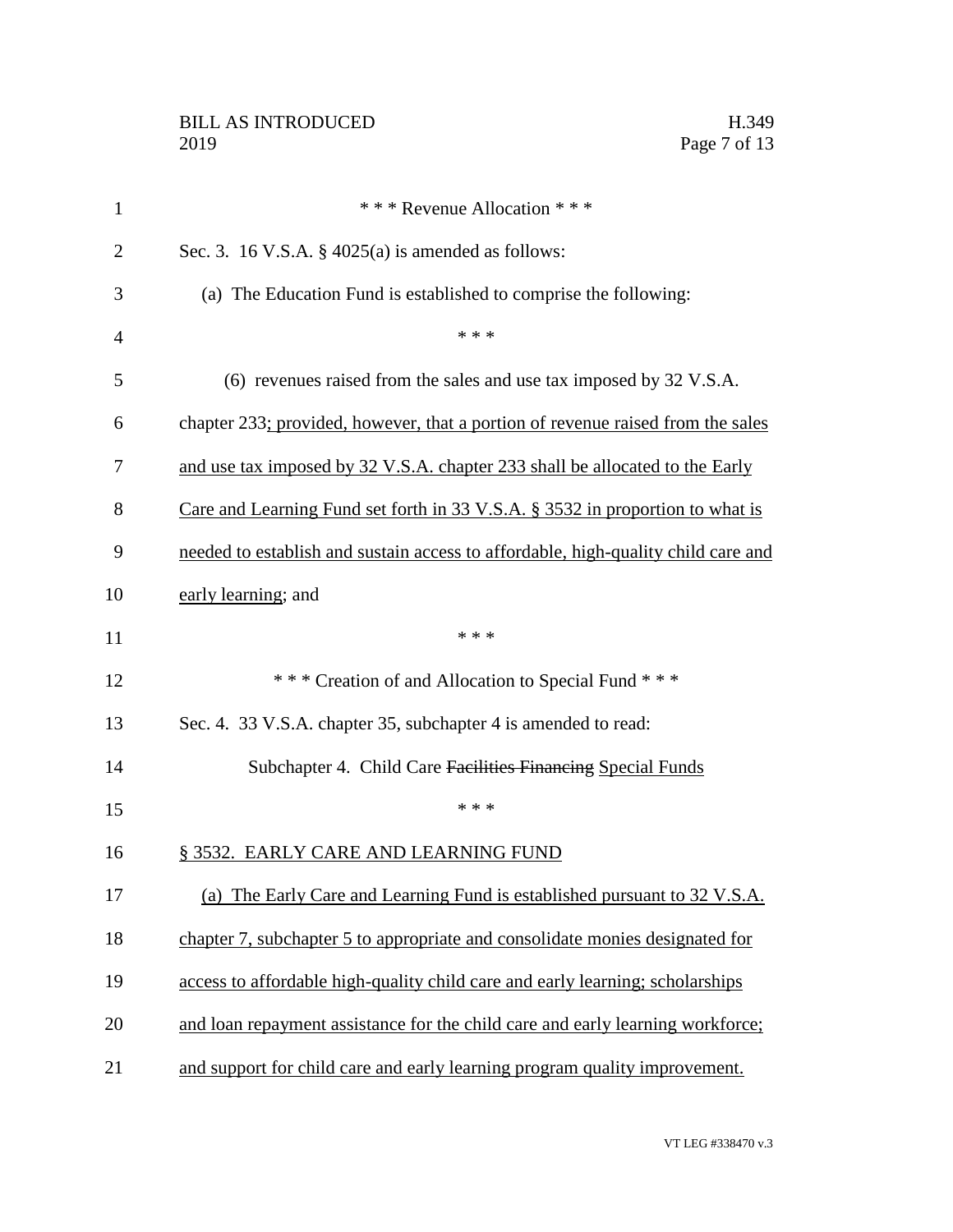| $\mathbf{1}$   | (b) The Fund shall be administered by the Department for Children and          |
|----------------|--------------------------------------------------------------------------------|
| $\overline{2}$ | Families.                                                                      |
| 3              | Sec. 5. ALLOCATION; EARLY CARE AND LEARNING FUND                               |
| $\overline{4}$ | In fiscal year 2020, the first \$7,000,000.00 of revenue raised from the sales |
| 5              | and use tax imposed by 32 V.S.A. chapter 233 shall be allocated to the Early   |
| 6              | Care and Learning Fund set forth in 33 V.S.A. § 3532.                          |
| 7              | *** Child Care Expenditures ***                                                |
| 8              | Sec. 6. APPROPRIATION; CHILD CARE FINANCIAL ASSISTANCE                         |
| 9              | <b>PROGRAM</b>                                                                 |
| 10             | In fiscal year 2020, \$5,764,000.00 is appropriated from the Early Care and    |
| 11             | Learning Fund set forth in 33 V.S.A. § 3532 to the Department for Children     |
| 12             | and Families' Child Development Division for the purpose of amending its       |
| 13             | federal Child Care and Development Fund State Plan to:                         |
| 14             | (1) adjust the sliding scale of its Child Care Financial Assistance            |
| 15             | Program to ensure that families whose gross income is between 125 and          |
| 16             | 149 percent of the federal poverty guidelines receive 95 percent of the        |
| 17             | available financial assistance benefit;                                        |
| 18             | (2) adjust the sliding scale of its Child Care Financial Assistance            |
| 19             | Program to ensure that families whose gross income is between 150 and          |
| 20             | 199 percent of the federal poverty guidelines receive 75 percent of the        |
| 21             | available financial assistance benefit;                                        |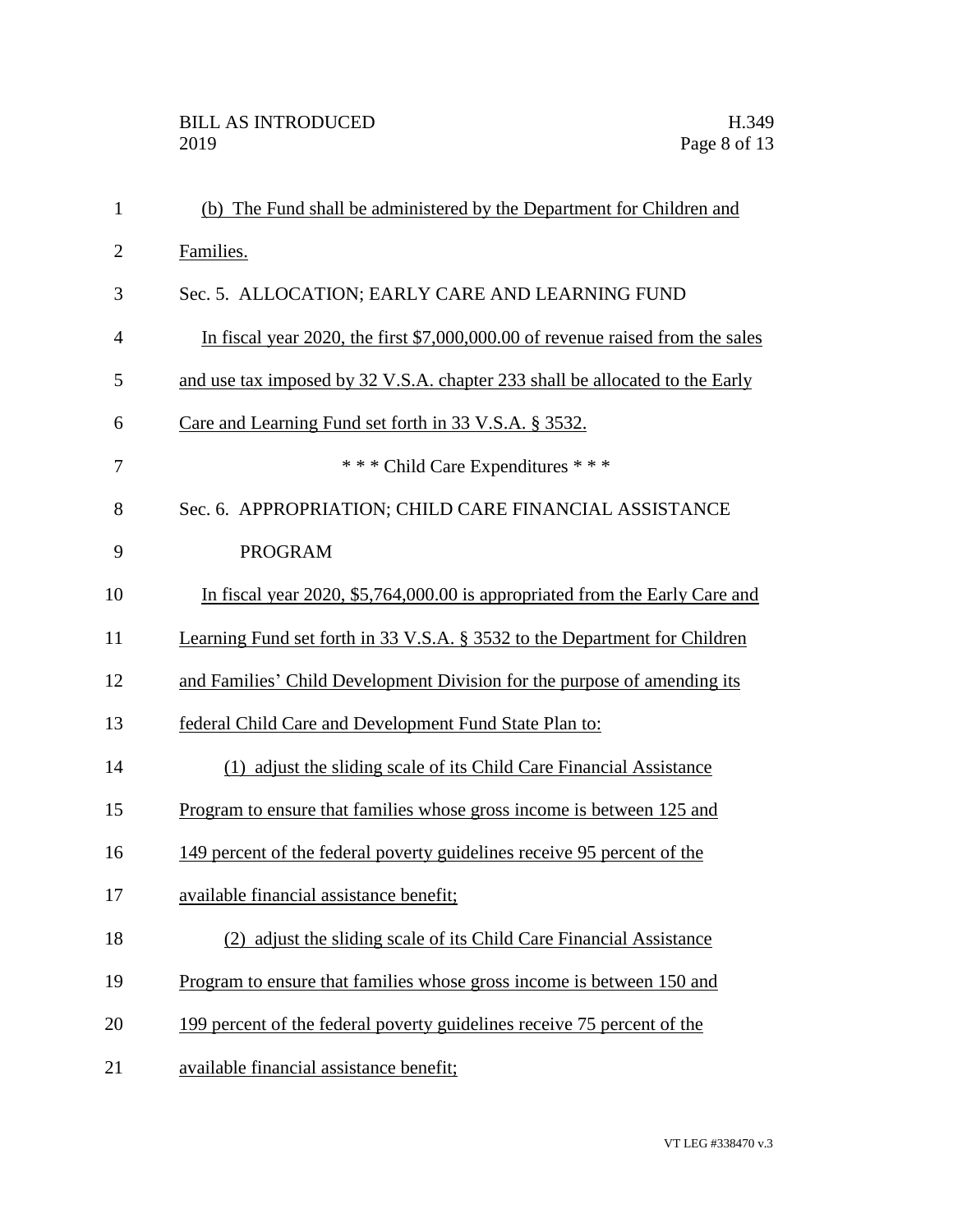| $\mathbf{1}$   | (3) adjust the sliding scale of its Child Care Financial Assistance          |
|----------------|------------------------------------------------------------------------------|
| $\overline{2}$ | Program to ensure that families whose gross income is between 200 and        |
| 3              | 299 percent of the federal poverty guidelines receive 50 percent of the      |
| 4              | available financial assistance benefit; and                                  |
| 5              | (4) align the market rates used to inform the fee scale in its Child Care    |
| 6              | Financial Assistance Program to ensure the reimbursement rate in fiscal year |
| 7              | 2020 for preschool and school age students is based on the 2014 Vermont      |
| 8              | Market Rate Survey.                                                          |
| 9              | Sec. 7. APPROPRIATION; BRIGHT FUTURES INFORMATION                            |
| 10             | <b>SYSTEM</b>                                                                |
| 11             | In fiscal year 2020, \$100,000.00 is appropriated from the Early Care and    |
| 12             | Learning Fund set forth in 33 V.S.A. § 3532 to the Department for Children   |
| 13             | and Families' Child Development Division for the purpose of developing a     |
| 14             | modernization plan for the Bright Futures Information System. On or before   |
| 15             | November 1, 2019, the Commissioner shall submit a report to the House        |
| 16             | Committees on Appropriations and on Human Services and to the Senate         |
| 17             | Committees on Appropriations and Health and Welfare providing:               |
| 18             | (1) a project plan and timeline;                                             |
| 19             | (2) a fiscal analysis of the plan; and                                       |
| 20             | (3) the project team tasked with overseeing the project's                    |
| 21             | implementation.                                                              |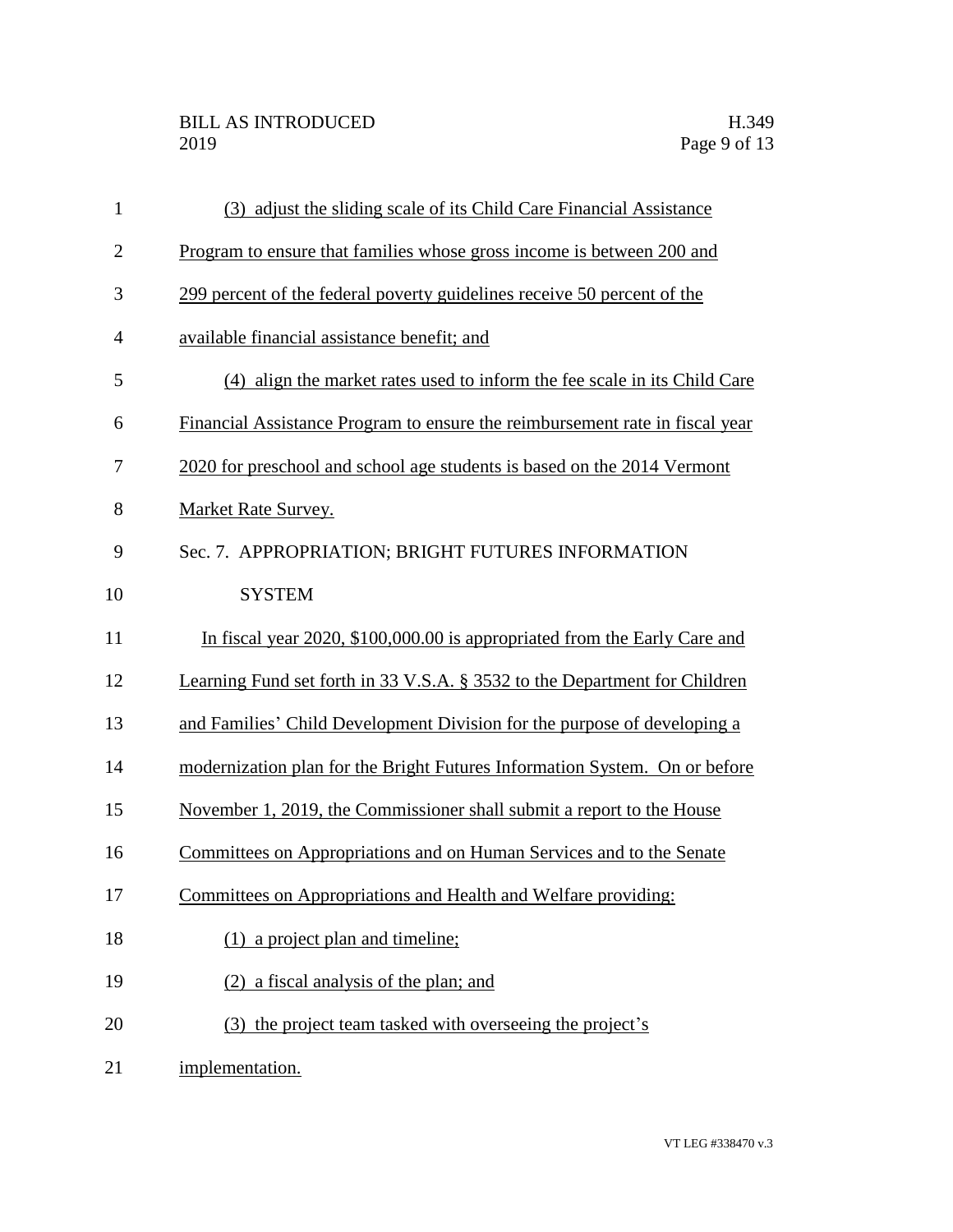| $\mathbf{1}$   | Sec. 8. APPROPRIATION; COLLEGE LOAN REPAYMENT                                |
|----------------|------------------------------------------------------------------------------|
| $\overline{2}$ | ASSISTANCE; PREKINDERGARTEN TEACHERS                                         |
| 3              | (a) In fiscal year 2020, \$500,000.00 is appropriated from the Early Care    |
| 4              | and Learning Fund set forth in 33 V.S.A. § 3532 to the Department for        |
| 5              | Children and Families' Child Development Division for the purpose of         |
| 6              | implementing the College Loan Repayment Assistance Program set forth in 33   |
| 7              | <u>V.S.A. § 3533.</u>                                                        |
| 8              | (b) On or before January 15, 2021, the Commissioner shall submit a report    |
| 9              | to the House Committees on Human Services and on Ways and Means and to       |
| 10             | the Senate Committees on Finance and on Health and Welfare providing:        |
| 11             | (1) a description of the College Loan Repayment Assistance Program           |
| 12             | set forth in 33 V.S.A. § 3533;                                               |
| 13             | (2) the number of teachers who applied for and received repayment            |
| 14             | assistance under the Program in fiscal year 2020;                            |
| 15             | (3) the average monetary amount of repayment assistance issued under         |
| 16             | the Program in fiscal year 2020;                                             |
| 17             | (4) the number of applications for repayment assistance that were denied     |
| 18             | by the Division due to lack of funds in fiscal year 2020;                    |
| 19             | (5) an assessment of the impact of repayment assistance on teacher           |
| 20             | recruitment and retention at private, prequalified prekindergarten programs; |
| 21             | and                                                                          |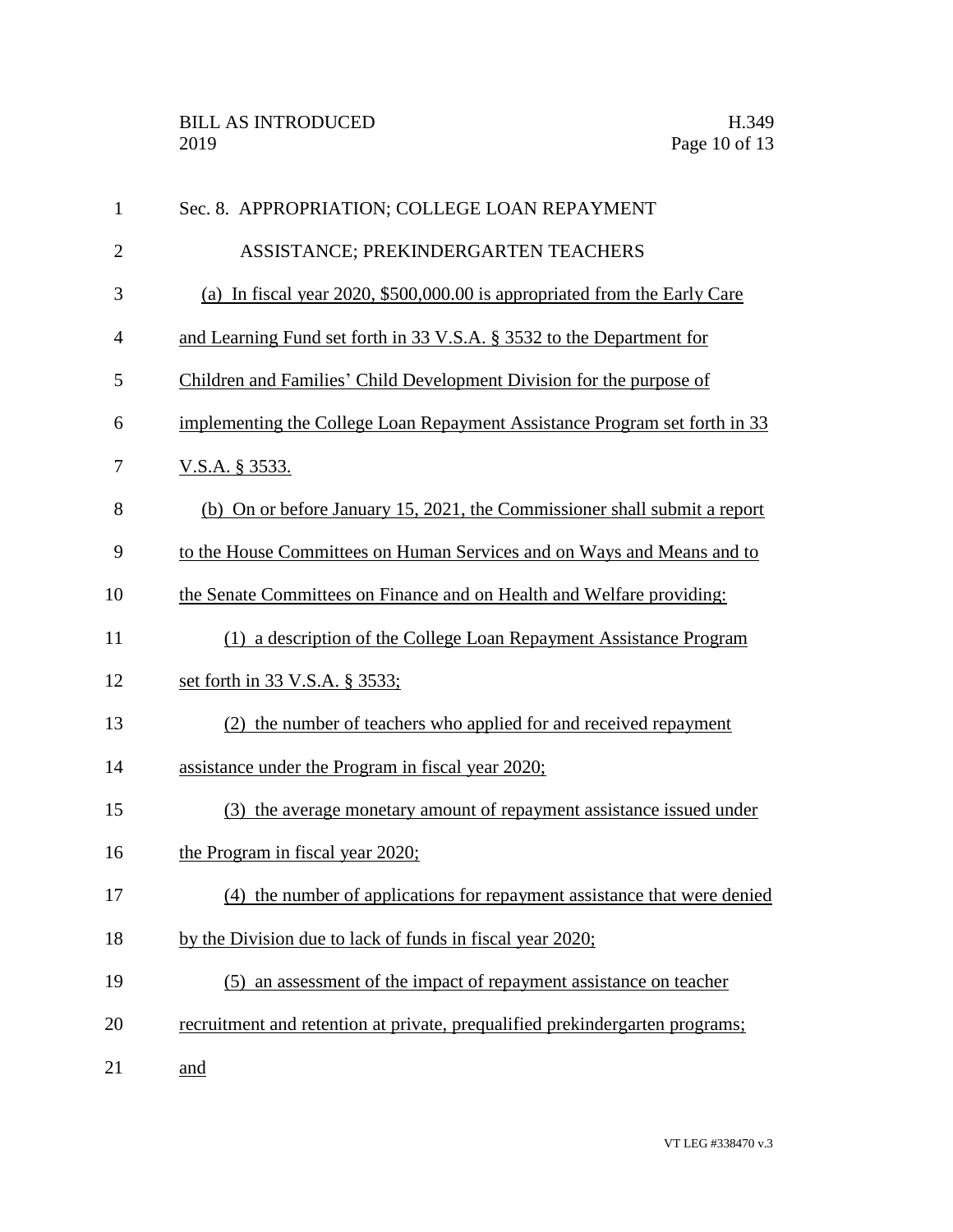| 1              | (6) any recommendations for funding or administrative changes to the          |
|----------------|-------------------------------------------------------------------------------|
| $\overline{2}$ | program.                                                                      |
| 3              | Sec. 9. APPROPRIATION; T.E.A.C.H. EARLY CHILDHOOD VERMONT                     |
| 4              | <b>SCHOLARSHIP PROJECT</b>                                                    |
| 5              | In fiscal year 2020, \$636,000.00 is appropriated from the Early Care and     |
| 6              | Learning Fund set forth in 33 V.S.A. § 3532 to the Vermont Association for    |
| 7              | the Education of Young Children for the purpose of expanding the recipients   |
| 8              | of the T.E.A.C.H. Early Childhood Vermont Scholarship Project as set forth in |
| 9              | <u>33 V.S.A. § 3534.</u>                                                      |
| 10             | *** Loan Repayment Assistance and T.E.A.C.H. Scholarship Project ***          |
| 11             | Sec. 10. 33 V.S.A. chapter 35, subchapter 5 is added to read:                 |
| 12             | Subchapter 5. Support for Early Learning Professionals                        |
| 13             | § 3533. COLLEGE LOAN REPAYMENT ASSISTANCE PROGRAM FOR                         |
| 14             | PREKINDERGARTEN TEACHERS                                                      |
| 15             | There is established a College Loan Repayment Assistance Program<br>(a)       |
| 16             | within the Division to support college loan repayment for individuals:        |
| 17             | (1) holding a valid Vermont teacher's license;                                |
| 18             | (2) holding an endorsement in either early childhood education or early       |
| 19             | childhood special education; and                                              |
| 20             | (3) working in a private, prequalified prekindergarten program in             |
| 21             | Vermont pursuant to 16 V.S.A. § 829.                                          |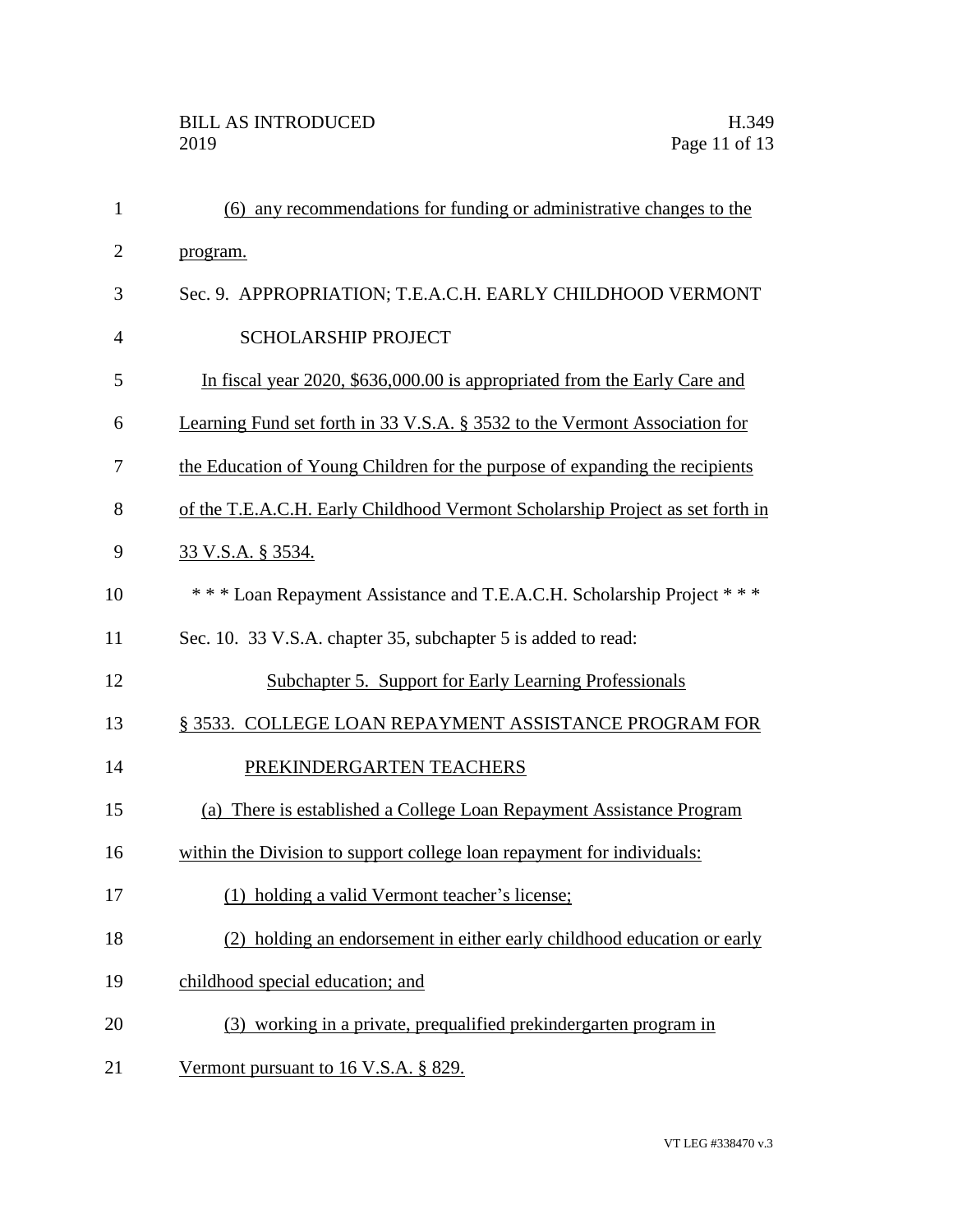| $\mathbf{1}$   | (b) Pursuant to 3 V.S.A. chapter 25, the Commissioner shall establish a         |
|----------------|---------------------------------------------------------------------------------|
| $\overline{2}$ | process for determining the amount of a prekindergarten teacher's repayment     |
| 3              | assistance under this section based on a proportion of an eligible              |
| $\overline{4}$ | prekindergarten teacher's annual loan repayment obligation.                     |
| 5              | (c) To receive repayment assistance pursuant to this section, a                 |
| 6              | prekindergarten teacher shall provide documentation to the Division verifying   |
| 7              | that he or she worked at least 20 hours per week for 35 weeks of a year in a    |
| 8              | single private, prequalified prekindergarten program.                           |
| 9              | (d) Otherwise eligible early learning professionals with access to              |
| 10             | alternative loan forgiveness or loan repayment programs shall not be            |
| 11             | considered eligible for repayment assistance under this section.                |
| 12             | (e) Repayment assistance distributed pursuant to this section shall be          |
| 13             | available on a first-come, first-served basis until any designated funds are    |
| 14             | depleted.                                                                       |
| 15             | § 3534. EXPANDED T.E.A.C.H. EARLY CHILDHOOD VERMONT                             |
| 16             | <b>SCHOLARSHIP PROJECT</b>                                                      |
| 17             | (a) The T.E.A.C.H. Early Childhood Vermont Scholarship Project,                 |
| 18             | administered by the Vermont Association for the Education of Young Children     |
| 19             | (VTAEYC), shall be expanded to include as recipients early learning             |
| 20             | professionals leading a group of children or serving as a program director in a |
| 21             | privately operated child care program that is regulated by the Department for   |